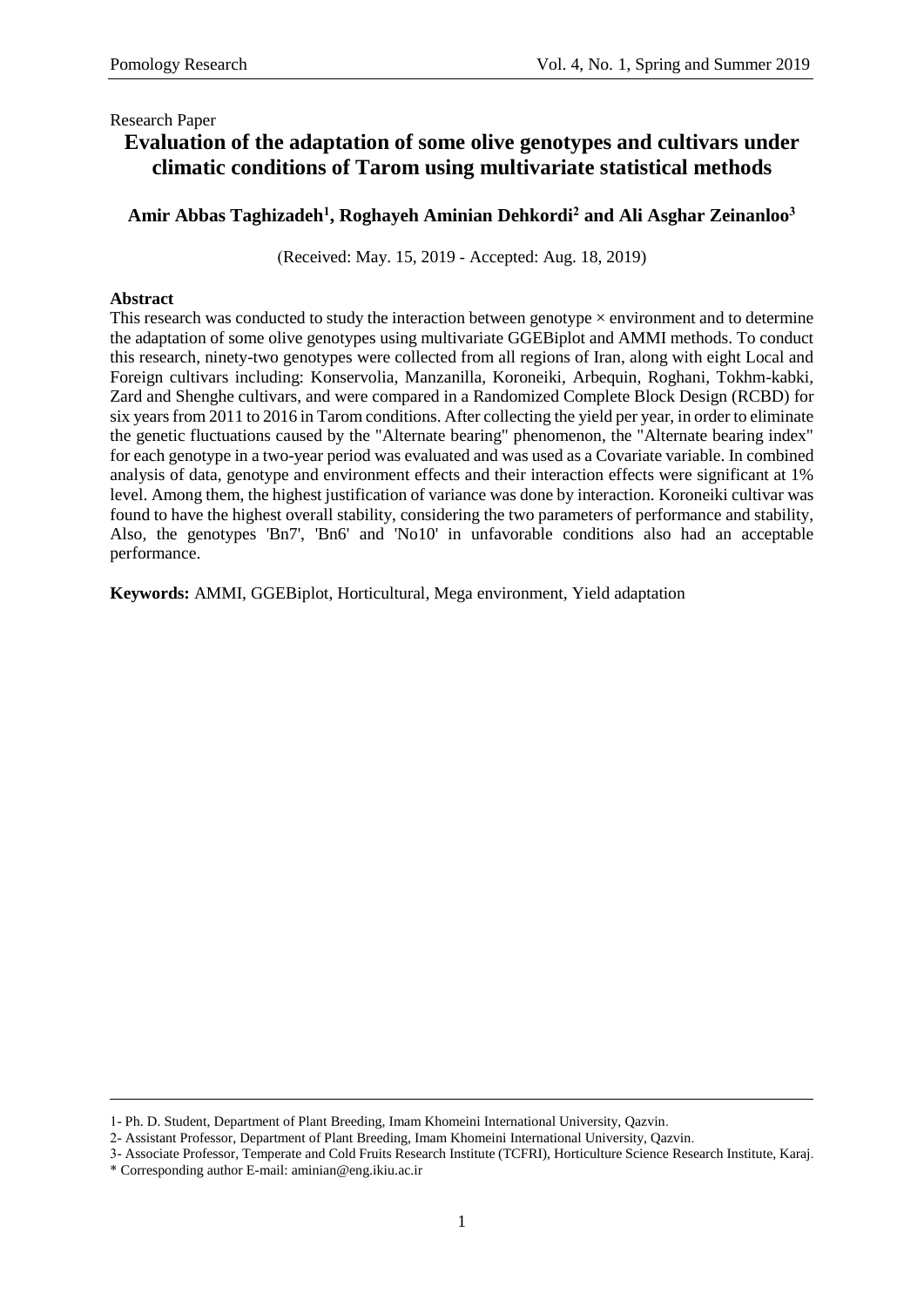# **Effect of nitrogen and iron nutrition on some quantitative and qualitative characteristics in apple cv. 'Granny Smith'**

## **Safoora Dehghani Poodeh1\*, Mohammad Ali Askari<sup>2</sup> , Alireza Talaei 3 and Mesbah Babalar<sup>3</sup>**

(Received: Jun. 11, 2019 - Accepted: Jul. 14, 2019)

#### **Abstract**

To evaluate the effect of different levels of nitrogen and iron on some quality indices and yield parameters of 'Granny Smith' apple a factorial experiment, in a completely randomized block design with three levels of nitrogen  $(0, 144$  and  $288$  g ammonium nitrate per tree) and three levels of iron  $(0, 144)$ 1500 and 3000 mg Fe-EDDHA per tree) as soil application, was conducted during 2015. Nitrogen application increased chlorophyll index and yield efficiency. The highest chlorophyll index (58.77) and yield efficiency  $(0.889 \text{ Kg.m}^{-2})$  were observed in 288 g/tree ammonium nitrate. Iron application increased pH of fruit juice and fruit iron concentration, and decreased leaf K concentration. Positive correlation between total antioxidants and leaf Fe concentration ( $r = 0.84$ ), a\* parameter and leaf Fe concentration ( $r = 0.68$ ), leaf K content and leaf N content ( $r = 0.69$ ), fruit K content and fruit N content  $(r = 0.74)$ , leaf N and fruit N content  $(r = 0.66)$  was observed. In conclusion, nitrogen application at 288 g/tree was more effective in improving the mentioned characteristics. Iron nutrition had no much impact and seems that more concentrations of iron are required to a greater effect.

**Keywords**: Ammonium nitrate, Fruit quality, Granny Smith, Iron chelate

<sup>1-</sup> Ph. D. Graduated, Department of Horticultural Sciences, College of Agriculture and Natural Resources, University of Tehran, Karaj.

<sup>2-</sup> Associate Professor, Department of Horticultural Sciences, College of Agriculture and Natural Resources, University of Tehran, Karaj.

<sup>3-</sup> Professor, Department of Horticultural Sciences, College of Agriculture and Natural Resources, University of Tehran, Karaj.

<sup>\*</sup> Corresponding author: email: dehghanipoodeh@ut.ac.ir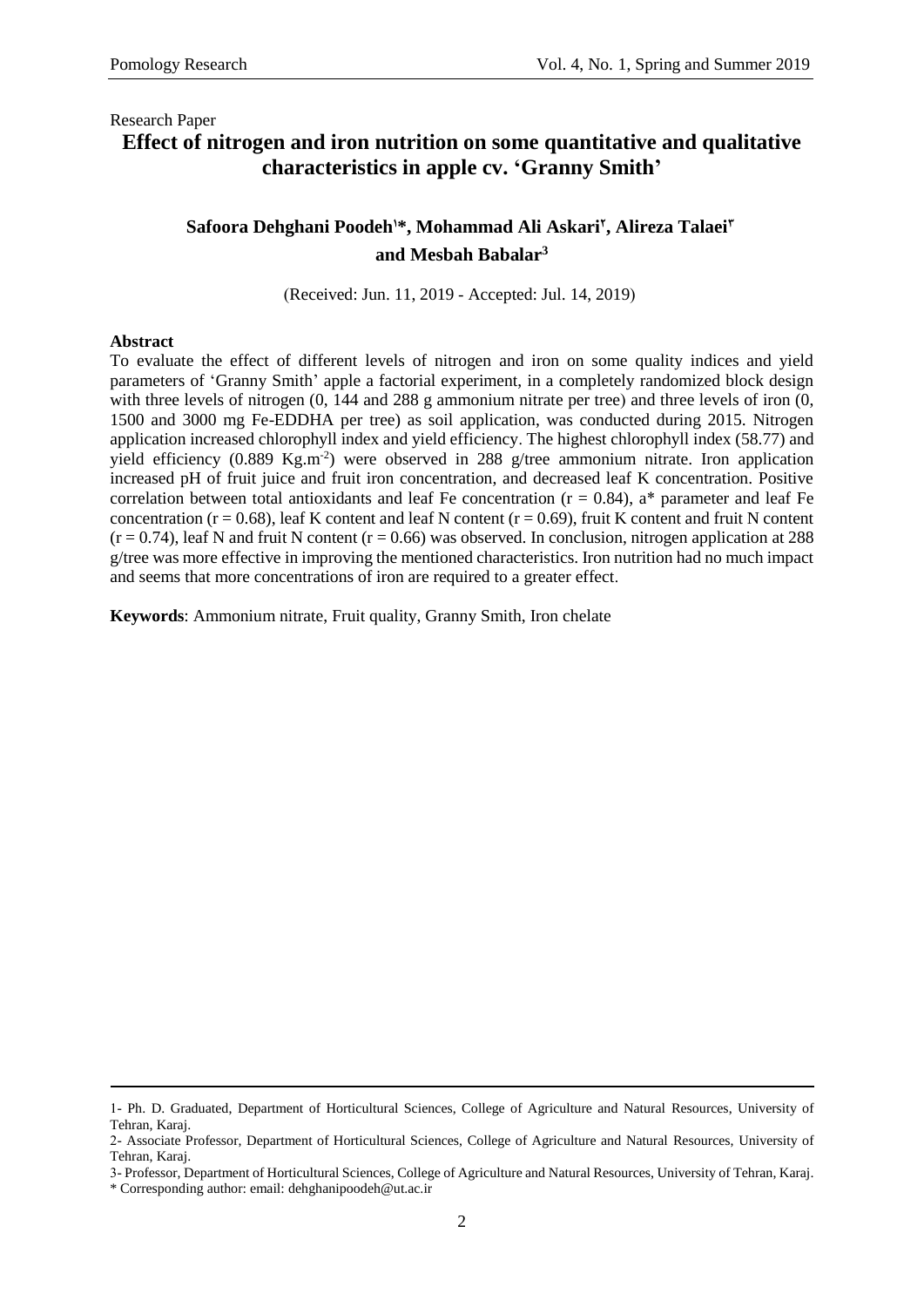## Research Paper **Preliminary evaluation of quantitative and qualitative traits of fruits from Russian grapevine cultivars in Urmia region**

### **Hamed Doulati Baneh1\* and Valiollah Rasoli<sup>2</sup>**

(Received: Des. 19, 2018 - Accepted: May. 25, 2019)

### **Abstract**

Comparison of commercial grape cultivars with native cultivars and study of their adaptation is a traditional way for replacement of conventional orchards and establishment of new vineyards. To evalute the adoptation of 69 grapevine cultivars imported from Russia this research was conducted as a rectangular lattice design of 8\*9 in Kahriz research station, Urmia. After planting the vines were trained according Cordon bilatral system. In the fourth-year different parameters including flowering time, fruit ripening time, fruit and leaf morphology, fruit TSS, TA, PH and TSS/TA and some other characteristics were evaluated. More than half of the genotypes had spherical berries and the remaining had oval shapes. The six different colors including light green, green, red, yellow, light yellow and black colors were observed in berries of different varieties. Only Morus genotype had seedless berry. Morus and Zanbil with TSS of 21.93 and 22.18 had the highest TSS, and Yolski biser, X45, Dedeski rumphi and number 47 with 2.05, 1.44, 1.44 and 1.5 gr in 100 ml of juice (acid tartaric) had the highest total acidity, respectively. Comparison of means for ripening time showed that Supran bulgar and Vormunk genotypes with 189 and 192 days of fruit growth duration late ripening genotypes and Rumphi izadnegare with 142 day was the most early ripening genotype. Skif, Yloaski and Druzhba cultivars, with 8.7, 9.12 and 7.5 Kg per tree were the most bearing cultivars respectively. In addition to the Red Bidane cultivar, which had good performance among the endomic genotypes, the two other control (endomic) cultivars had a lower performance than Russian cultivars.

**Keywords**: Grapevine, Germplasm, Russian grapevine, Preliminary evaluation

<sup>1-</sup> Associate Professor, Horticulture Crops Research Department, West Azerbaijan Agricultural and Natural Resources Research and Education Center, AREEO, Urmia.

<sup>2-</sup> Assistant Professor, Horticulture Crops Research Department, Qazvin Agricultural and Natural Resources Research and Education Center, AREEO, Qazvin.

<sup>\*</sup> Corresponding author E-mail: ah\_dolati@yahoo.com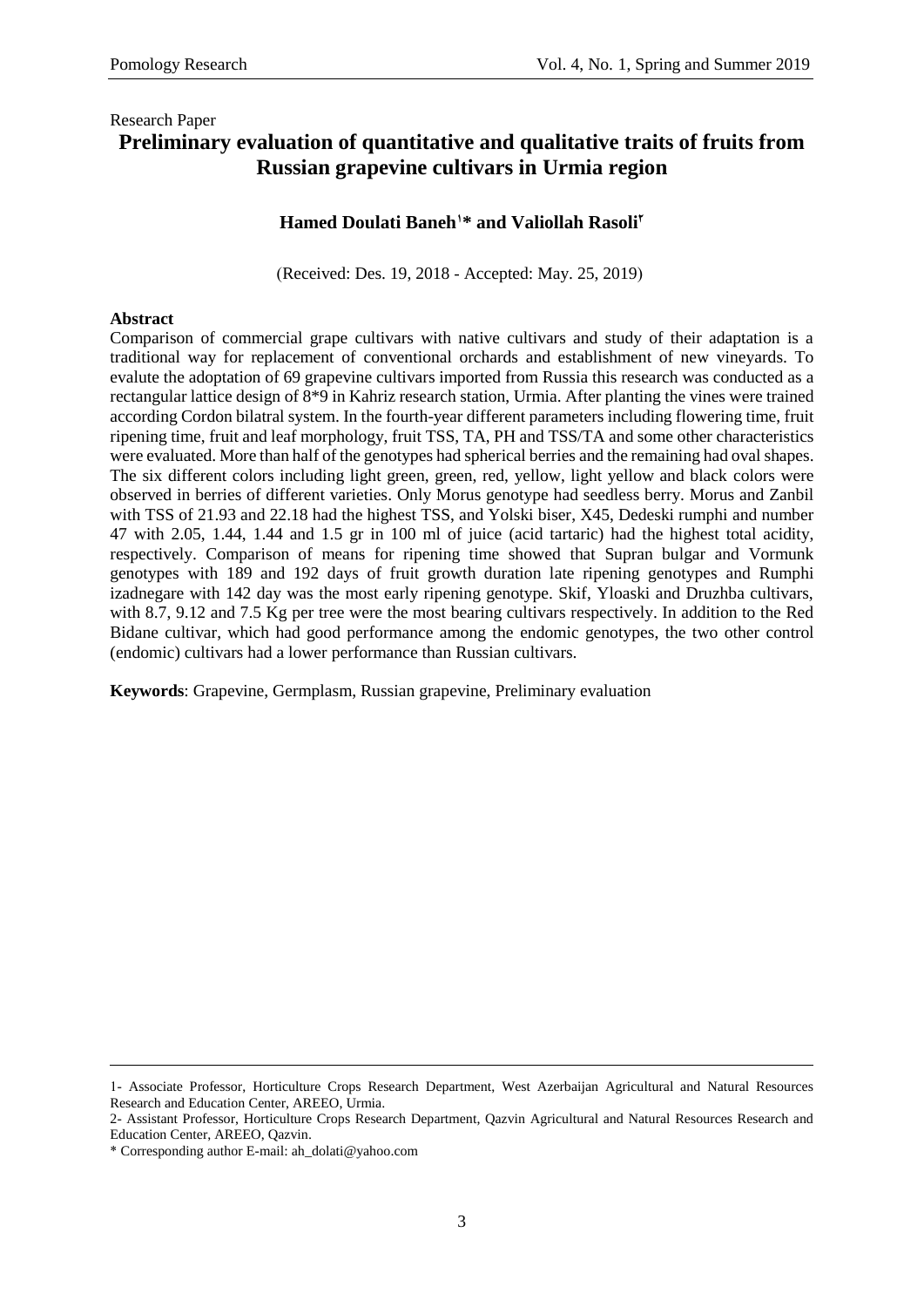# **Evaluation of vegetative traits, yield and alternate bearing habits of some imported apple cultivars grown under Urmia climate conditions**

## **Ghasem Hassani<sup>1</sup>\*, Hassan Haj Najjari<sup>2</sup> and Mohsen Pirmoradian<sup>3</sup>**

(Received: Des. 19, 2018 - Accepted: Jun. 26, 2019)

### **Abstract**

In order to develop new apple cultivars, imported apple (from Italy) seedlings were evaluated for their growth, yield and quality characteristics. Imported combinations including Red Chief, Galaschniga, Fujikiko, Fuji, Gala cultivars grafted on M<sup>9</sup> rootstocks as well as 'Golden Delicious' and 'Red Delicious' on M<sup>9</sup> rootstocks as control were planted in a randomized complete block design at Horticultural Research Station, Urmia. Growth parameters and vegetative characteristics of trees and qualitative traits of fruit were measured, and 3 year combined statistical analysis of data was performed. The results showed that all vegetative traits except for trunk diameter were statistically different among cultivars. Vegetative growth of one-year shoots, height, area of canopy expansion and leaf size in 'Red Chief', 'Golden Delicious' and 'Red Delicious' Leaves were lower than other imported varieties. Total chlorophyll content in new cultivars was higher than control cultivars. Yield and fruit size were significantly lower in control trees than in other trees. Fruit quality indices in imported apple cultivars were significantly higher than control trees. The alternate bearing index and yield variations were lower in new cultivars of 'Galaschniga' and 'Fuji Kiko' than other cultivars. Yield performance in 'Red Chief' and 'Galaschniga' was higher than other cultivars.

**Keywords**: Adaptability, Apple, Fruit quality, Healthy sapling

<sup>1-</sup> Member of the Scientific Board, Horticultural Crop Research Department, West Azerbaijan Agricultural and Natural Resources Research Center, AREEO, Urmia.

<sup>2-</sup> Associate Professor, Temperate fruit Research Center, Horticultural Sciences Research Institute, AREEO, Karaj.

<sup>3-</sup> Assistant Professor, Horticultural Crop Research Department, Isfahan Agricultural and Natural Resources Research Center, AREEO, Isfahan.

<sup>\*</sup> Corresponding Author, E-mail: gh.hasani91@gmail.com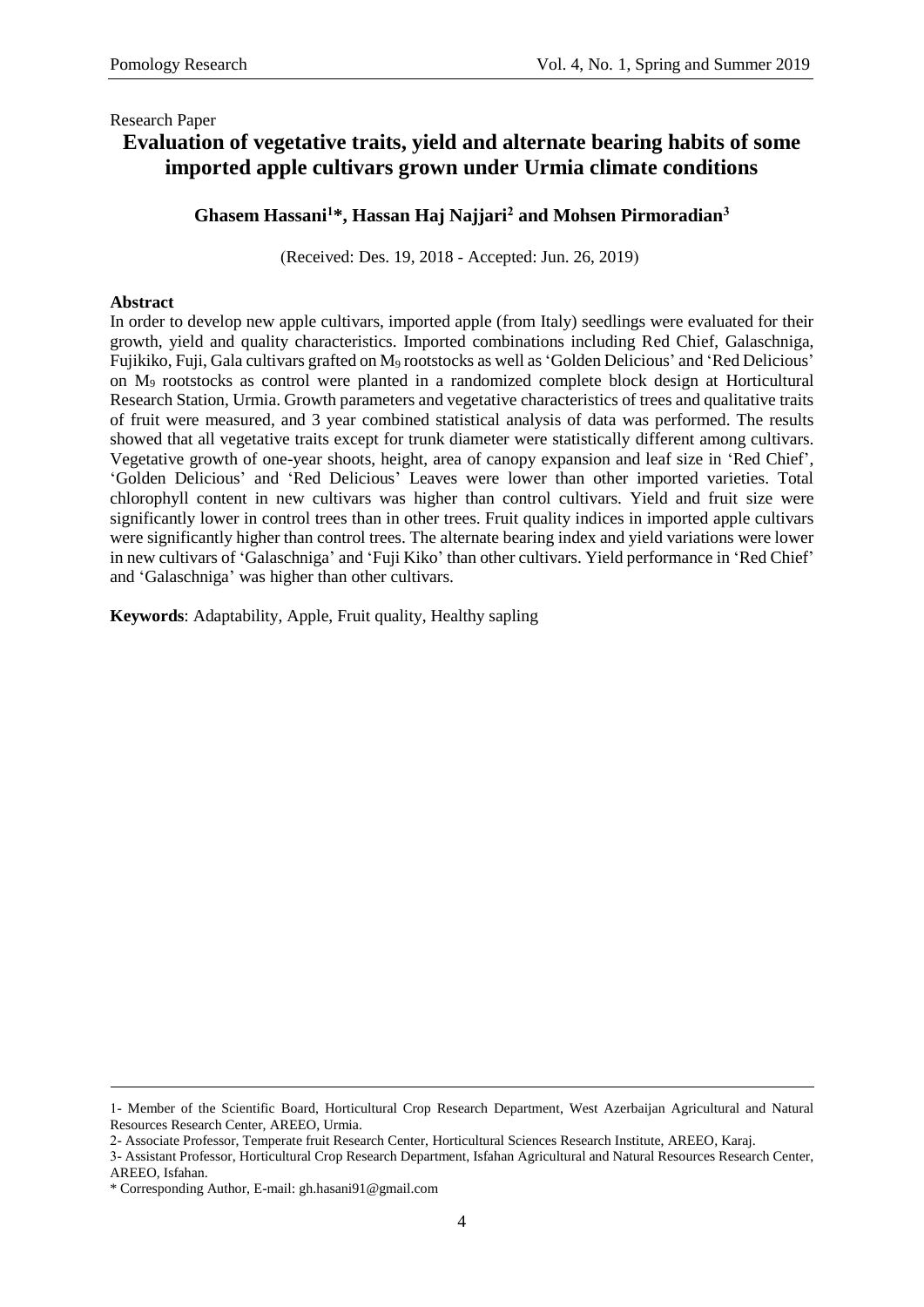# **Comparison of salt stress tolerance of two fig (***Ficus carcia* **L.) cultivars under in vitro conditions**

## **Najmeh Madahinasab<sup>1</sup> , Fatemeh-Zahra Amirmohammadi\*<sup>2</sup> , Gholamabas Mohammadi<sup>3</sup> and Mahmoud Shabbani<sup>2</sup>**

(Received: Dec. 13, 2018 - Accepted: Sep. 22, 2019)

### Abstract

The aim of this study was to evaluate the salt tolerance of two cultivars of fig ('Kushki' and 'Rounou') under in vitro conditions. Salinity treatment was performed using different concentrations of sodium chloride (0, 40, 80 and 120 mM). The results showed that salinity significantly reduced fresh and dry weight, shoot length and leaf number in both cultivars after three weeks' treatment with sodium chloride. However, the decline was more in the 'Kushki'. In both cultivars, the activity of antioxidant enzymes were increased with increase in the concentration of sodium chloride, and this increase was significantly higher in Kushki cultivar. The amount of sodium accumulation and Na+/K+ ratio in leaves and roots of 'Rounou' was significantly higher than Kushki cultivar. At 120 mM concentration, all traits were significantly reduced. Seedlings of the two cultivars showed different responses for most of the evaluated traits. According to the results of this study, the Kushki cultivar was more tolerant than the Rounou cultivar to the salinity stress.

Keywords: Antioxidant, Culture medium, Kushki cultivar, Peroxidase, Rounou cultivar

<sup>1-</sup> Former M. Sc. Student, Department of Horticultural Science, Faculty of Agriculture, Jiroft Branch, Islamic Azad University, Jiroft.

<sup>2-</sup> M. Sc. Graduate in Agricultural Biotechnology, Teacher, Jiroft Branch, Islamic Azad University, Jiroft.

<sup>3-</sup>Associate Professor, Department of Horticultural Sciences, Faculty of Agriculture, Jiroft Branch, Islamic Azad University, Jiroft.

<sup>4-</sup> Ph. D. Student of Medicinal Plants, Tehran Branch, Payame Noor University, Tehran.

<sup>\*</sup> Corresponding author E-mail[: Fz\\_amirmohamadi@mail.um.ac.ir](mailto:Fz_amirmohamadi@mail.um.ac.ir)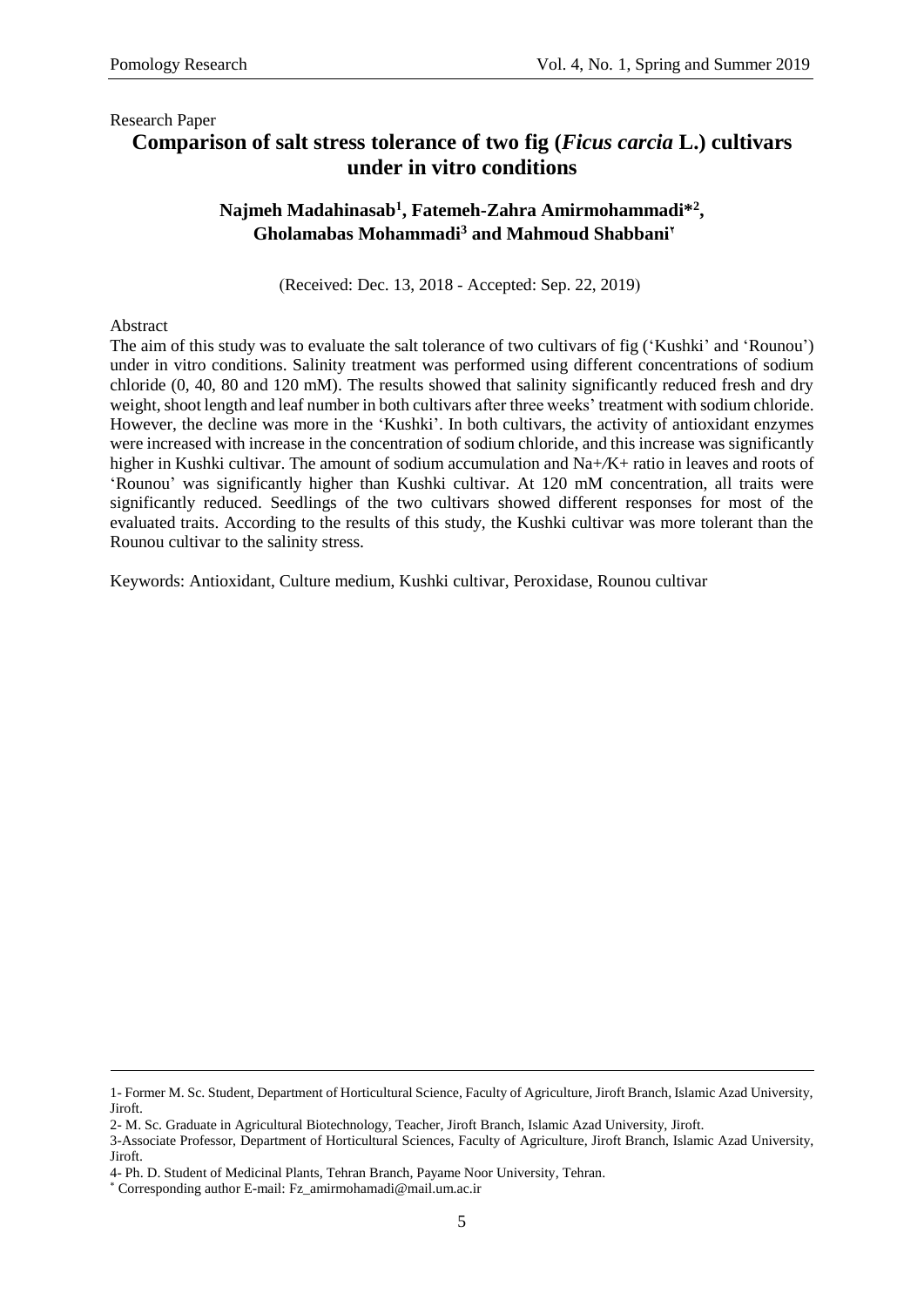# **Influence of drying temperature and maturity at harvest on biochemical properties and quality of jujube fruit**

### **Farid Moradinezhad<sup>1</sup>\*, Ali Kazemi<sup>2</sup> , Mehdi Khayyat<sup>3</sup> and Homayoun Farhang Far<sup>4</sup>**

(Received: Aug. 17, 2019 - Accepted: Sep. 22, 2019)

#### **Abstract**

Jujube is one of the invaluable fruits from nutritional and medicinal aspects. However, its shelf life is short in ambient temperature. Drying is used as a common method to extend the shelf life, but optimum maturity stage at harvest and drying conditions is crucial for maximizing the nutritional value and maintaining the antioxidant properties during the processing stage. Hence, the effect of drying temperature and maturity stage (crisp mature and full ripe) on quality parameters, sensory and antioxidant properties of jujube fruit was examined. The results showed that the higher values of total phenolic content, ascorbic acid, and skin color characteristics include lightness (*L \** ), redness (*a\**) and chroma (*C\**) were obtained in fruit harvested at crisp mature fruit. An increase in ascorbic acid, antioxidant activities and  $L^*$ ,  $a^*$  and  $C^*$  values were obtained in fruit dried at a lower temperature (45 °C), while the greater value of *hue* (*h*<sup>o</sup>) was achieved at fruit dried at a higher temperature (60<sup>o</sup>C). In general, from sensorial and nutritional aspects, fruits harvested at fully ripe stage and dried at a lower temperature (45°C) were better.

**Keywords:** Ascorbic acid, Dryer, Total phenol, *Ziziphus jujuba*

<sup>1-</sup> Associate Professor, Department of Horticultural Science, College of Agriculture, University of Birjand, Birjand.

<sup>2-</sup> M. Sc. Graduate in Horticultural Science, Department of Horticultural Science, College of Agriculture, University of Birjand, Birjand.

<sup>3-</sup> Assistant Professor, Department of Horticultural Science, College of Agriculture, University of Birjand, Birjand.

<sup>4-</sup> Professor, Department of Animal Science, College of Agriculture, University of Birjand, Birjand.

<sup>\*</sup> Corresponding Author Email[: fmoradinezhad@birjand.ac.ir](mailto:fmoradinezhad@birjand.ac.ir)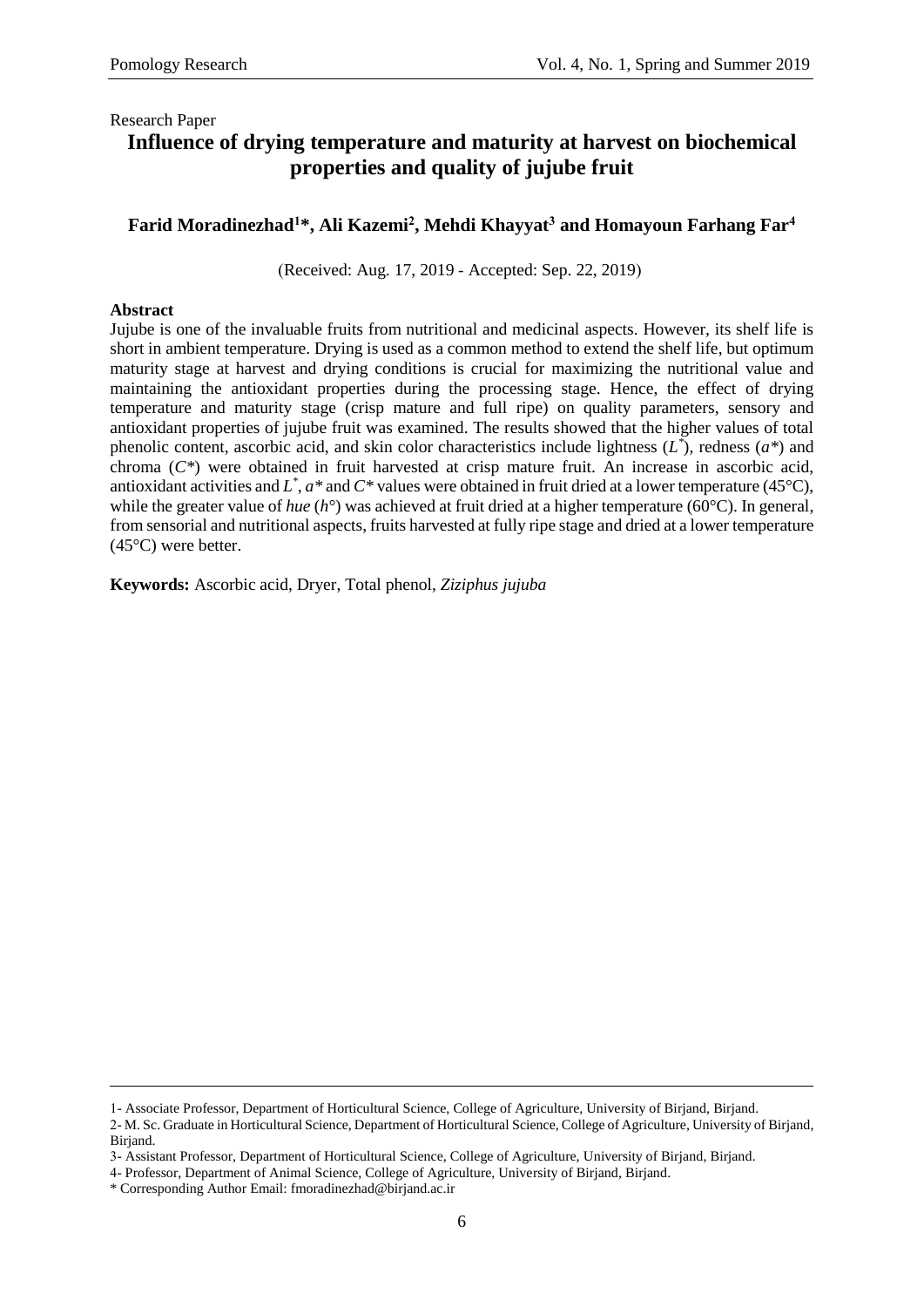# **Effect of different nitrogen to potassium ratios on physicochemical traits and antioxidant potential of physalis fruits (***Physalis peruviana***) under greenhouse conditions**

## **Sobhan Sanginabadi<sup>1</sup> , Abolfazl Alirezalu<sup>2</sup> , Javad Rezapour Fard<sup>2</sup> , Parviz Noruzi<sup>2</sup>\* and Afsane Ansari<sup>3</sup>**

(Received: May. 12, 2019 - Accepted: Jul. 15, 2019)

#### **Abstract**

Due to the high nutritional and medicinal importance of physalis fruits, this research was carried out to optimize the cultivation of this valuable plant in greenhouse conditions. In the present study, effects of different nitrogen to potassium ratios (including 1/1.25 as control, 1/1.5, 1/1.75 and 1/2) on physical parameters including fruit length, diameter, weight, and color parameters of  $a^*$ ,  $b^*$ ,  $L^*$ , Chroma and hue, phytochemicals including total phenols and total flavonoid contents, as well as antioxidant activity were studied. According to the results, different ratios of nitrogen to potassium had a significant effect on studied traits. The highest fruit length (18.64 mm), fruit diameter (19.1 mm) and fruit fresh weight (4.31 g) were recorded in 1/1.75 and the lowest values for the mentioned parameters were observed in treatment 1/2 of nitrogen to potassium ratio. The treatments had a positive and significant effects on a<sup>\*</sup>, hue and chroma indices. The highest total phenols (253.58 mg gallic acid per 100 g fresh weight) and total flavonoids (29.5 mg quercetin in 100 g fresh weight) were recorded in the ratio of 1/2, and the highest antioxidant activity (55.58%) was observed in the ratio of 1 to 1.75 of nitrogen to potassium. The results showed that by modulating the mineral nutrient concentrations such as levels of potassium, which is a key element in plants, we can increase the productivity of greenhouse products, such as physalis.

**Keywords**: Antioxidant activity, Medicinal plants, Phenol, Physalis, Potassium

<sup>1-</sup> Former M. Sc. Student, Department of Horticultural Sciences, Faculty of Agriculture, Urmia University, Urmia.

<sup>2-</sup> Assistant Professor, Department of Horticultural Sciences, Faculty of Agriculture, Urmia University, Urmia.

<sup>3-</sup> Ph. D. Student, Department of Horticultural Sciences, Faculty of Agriculture, Urmia University, Urmia.

<sup>\*</sup> Corresponding author E-mail: pn.hortsci@gmail.com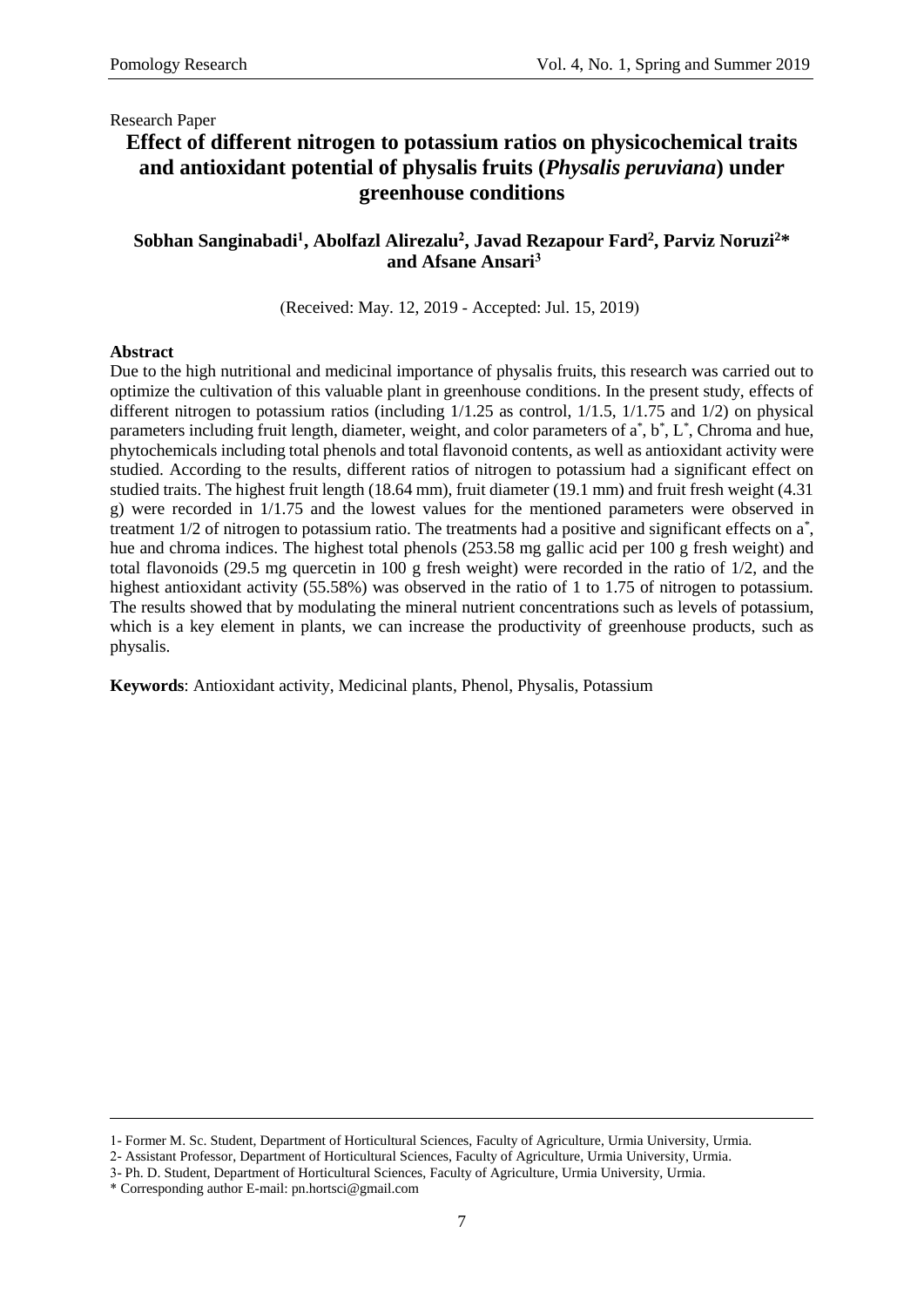## Research Paper **Effect of calcium ascorbate on quality changes of 'Golden Delicious' apple fruit at cold store**

## **Ebrahim Irani<sup>1</sup> , Mousa Arshad2\* and Mohammad Javad Nazarideljou<sup>3</sup>**

(Received: Apr. 27, 2019 - Accepted: Aug. 18, 2019)

### **Abstract**

In order to investigate the effect of calcium ascorbate on quality changes of 'Golden Delicious' apple during storage, an experiment was conducted in a completely randomized design with three replicates in 2017. The main factor was the concentration of calcium ascorbate (0, 2.5 and 5%) and the sub factor was different storage times (90,150 and 210 days). The results showed a significant increase in total soluble solids, browning index, ethylene production and a significant reduction in total phenols content, vitamin C, titratable acidity, fruit firmness, and fruit postharvest life with increase in storage time. In addition, by the increase in calcium ascorbate concentration, the total acidity, tissue firmness and shelf life were increased (22.31, 17.83 and 8.54 %, respectively) and ethylene production rate was decreased  $(60.82, %).$  The interaction effect of calcium ascorbate and storage time on phenolics content and ethylene production was also significant. The results showed that calcium ascorbate at all concentrations decreased the ethylene production and with increase in storage time, the production rate of the ethylene was increased in all treatments. The highest ethylene production rate was recorded in control fruit after 210 days of storage. However, calcium ascorbate increased the shelf life of apple fruit during storage by slowing the rate of ethylene production and ripening processes.

**Keywords:** Calcium Ascorbate, Durability, Ethylene, Phenol

<sup>1-</sup> M. Sc. Graduate, Department of Horticultural Sciences, Mahabad Branch, Islamic Azad University, Mahabad, Iran.

<sup>2-</sup> Associate professor of Department of Horticultural Sciences, Mahabad Branch, Islamic Azad University, Mahabad, Iran. 3- Associate professor of Department of Horticultural Sciences, Mahabad Branch, Islamic Azad University, Mahabad, Iran.

<sup>\*</sup> Corresponding Author, E-mail: mo\_arshad2002@yahoo.com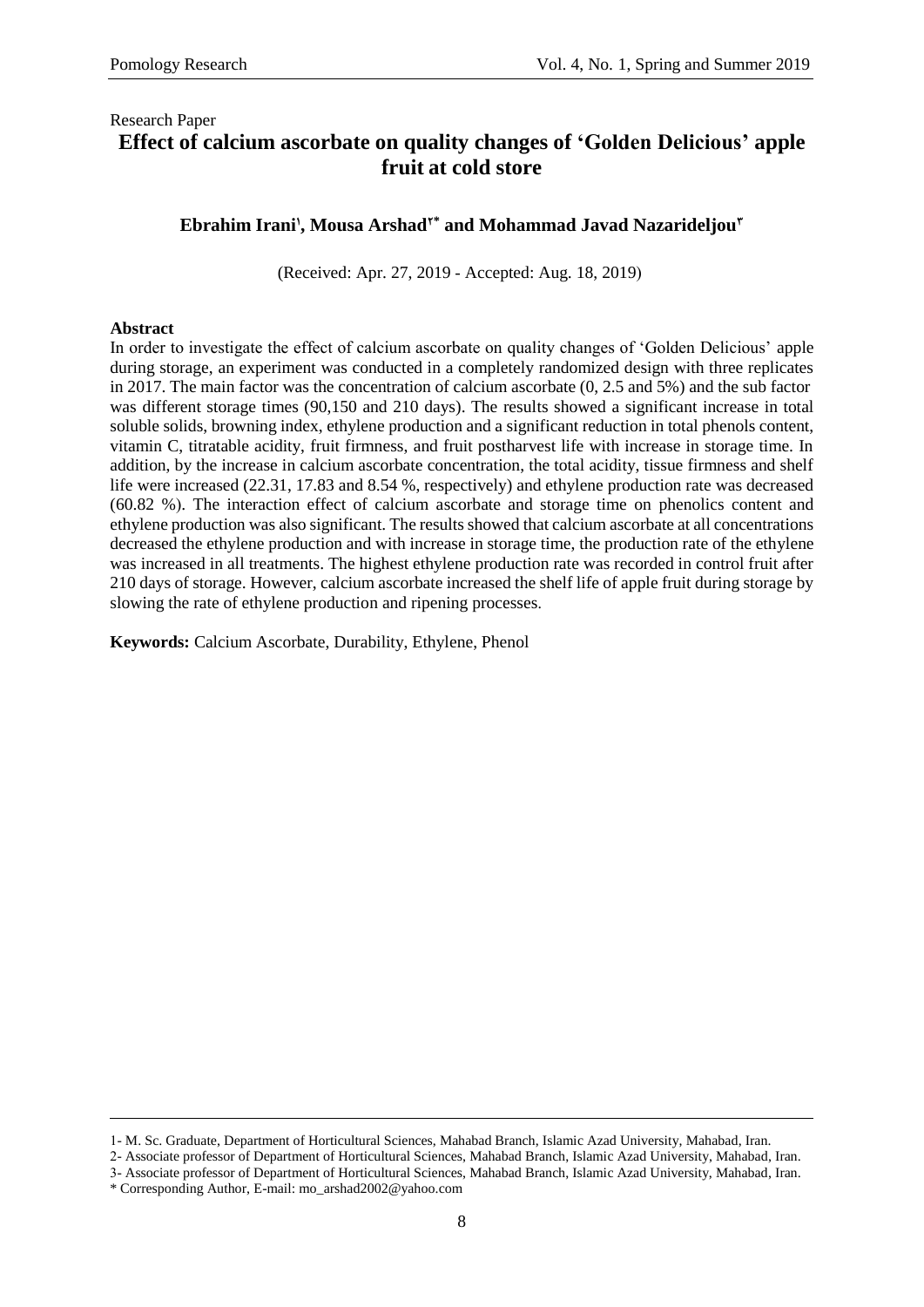# **Effect of nano chitosan based edible coating containing salicylic acid on shelf life and some quality attributes of fresh cut 'Red Gold' nectarine**

### **Somayeh Pirmohammadi Talatappeh 1 , Mohammadreza Asghari<sup>2</sup> and Mohammad fattahi<sup>3</sup>**

(Received: Aug. 29, 2018 - Accepted: Oct. 28, 2018)

### **Abstract**

Nowadays, with the change in lifestyles and feeding habits of the people, the demand for safe ready to eat and high quality products is increasing. Due to the sensitivity of fresh cut products to decay extension, the use of modern technologies for maintaining the quality and shelf life of these products is necessary. In this study, the effect of chitosan nano emulsion in combination with salicylic acid, as an edible coating, to increase the shelf life of nectarin fresh cuts was studied. Nectarines fresh cut were coated with nano chitosan emulsion at 0.4 % and salicylic acid at 2 mM, and packed and stored at  $0\pm1^{\circ}C$ with 90 to 95% R.H for 16 days. Fruit quality indices including TSS, TA, pH, weight loss, total phenolics content and total antioxidant activity were evaluated at harvest and during storage. The results showed that the edible coating significantly affected fruit total soluble solids (TSS), titratable acidity (TA), pH, weight loss, total phenolics content and total antioxidant activity. This findings demonstrate the synergistic effects of salicylic acid and chitosan nano emulsions, as a safe method with no side effects of the chemicals, in increasing the shelf life and preserving the quality of fresh cut 'Red Gold' nectarines.

**Keywords:** Antioxidant, Natural compounds, Shelf life, Total phenolics, Soluble solids

<sup>1.</sup> Former M. Sc. Student, Department of Horticultural Science, Faculty of Agriculture, Urmia University, Urmia.

<sup>2.</sup> Professor, Department of Horticultural Science, Faculty of Agriculture, Urmia University, Urmia.

<sup>3.</sup> Assistant Professor, Department of Horticultural Science, Faculty of Agriculture, Urmia University, Urmia.

<sup>\*</sup> Corresponding author E-mail: somayehpirmohammadi29@gmail.com